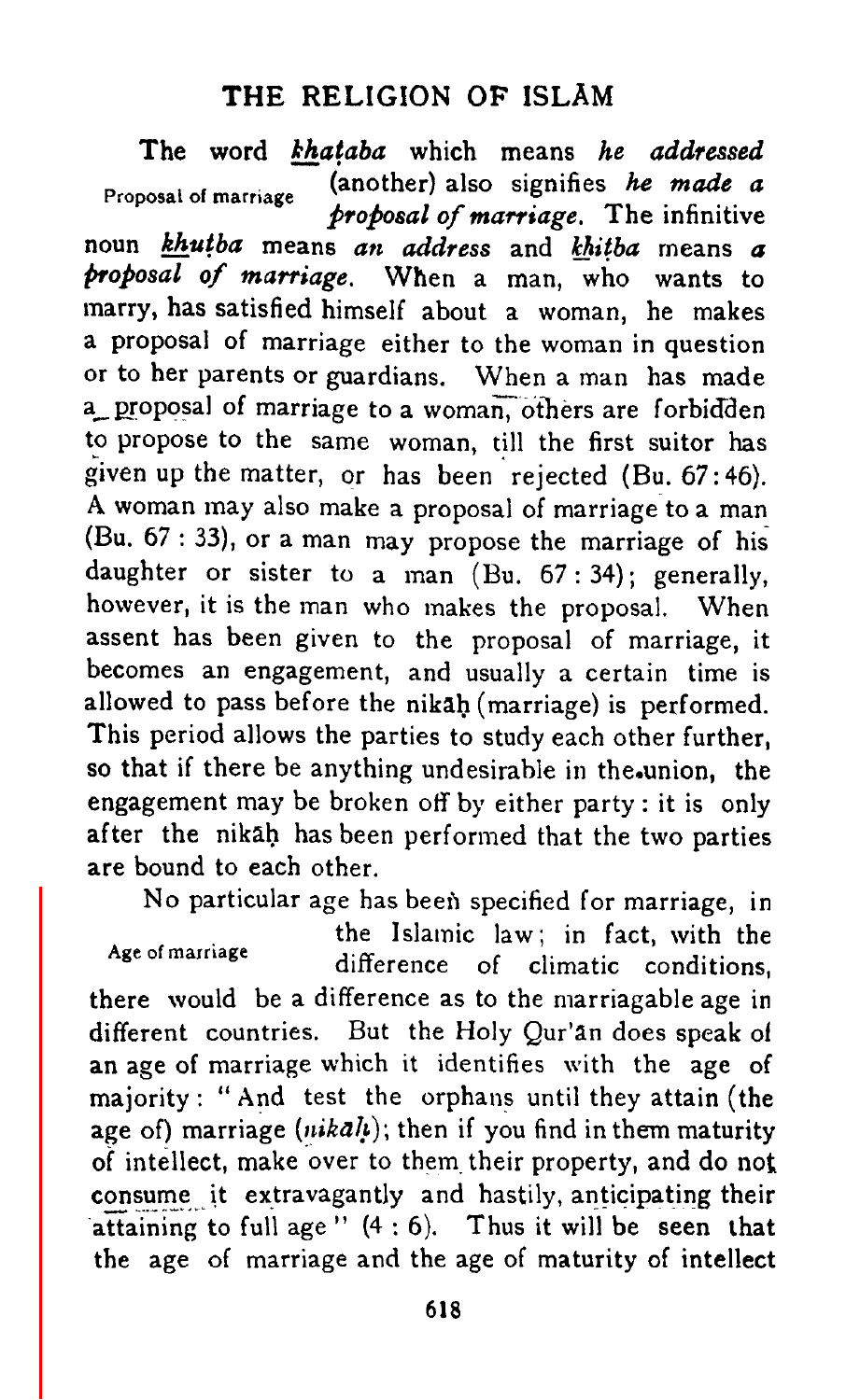## MARRIAGE

are identified with full age or the age of majority. And as marriage is a contract the assent to which depends on personal liking, as already shown on the basis of the Holy Qur'an and Hadith, and since this function cannot be performed by any one but the party who makes the contract, it is clear that the age of marriage is the age of majority, when a person is capable of exercising his choice in matters of sexual liking or disliking. A man or a woman who has not attained to puberty is unable to exercise his or her choice in sexual matters and unable to decide whether he or she will like or dislike a certain woman or man as wife or husband.

It is true that Fiqh, following the general law of contracts, recognizes, in the case of a marriage contract, the legality of the consent of <sup>a</sup> guardian on behalf of his ward, but there is no case on record showing that the marriage of a minor through his or her guardian was allowed by the Holy Prophet after details of the law were revealed to him at Madina. His own marriage with 'A'isha, which took place when she was nine years of age, is sometimes looked upon as sanctioning the marriage of a minor through his guardian, but there are two points worth consideration in this matter. In the first place, 'A'isha's nikah at nine was tantamount only to an engagement, because the consummation of marriage was postponed for full five years, to allow her, no doubt, to attain majority.<sup>1</sup> In the second place, A'isha's nikah was performed in Makka long before the details of the Islamic law were revealed to the Holy Prophet, and therefore her marriage at nine can be no argument for the marriage of a minor. There is no reliable hadith showing that marriages were contracted by minors through their guardians in the time of the Holy Prophet, after the

1. <sup>I</sup> have discussed the question of the age of 'A'isha fully, in my Early Caliphate.